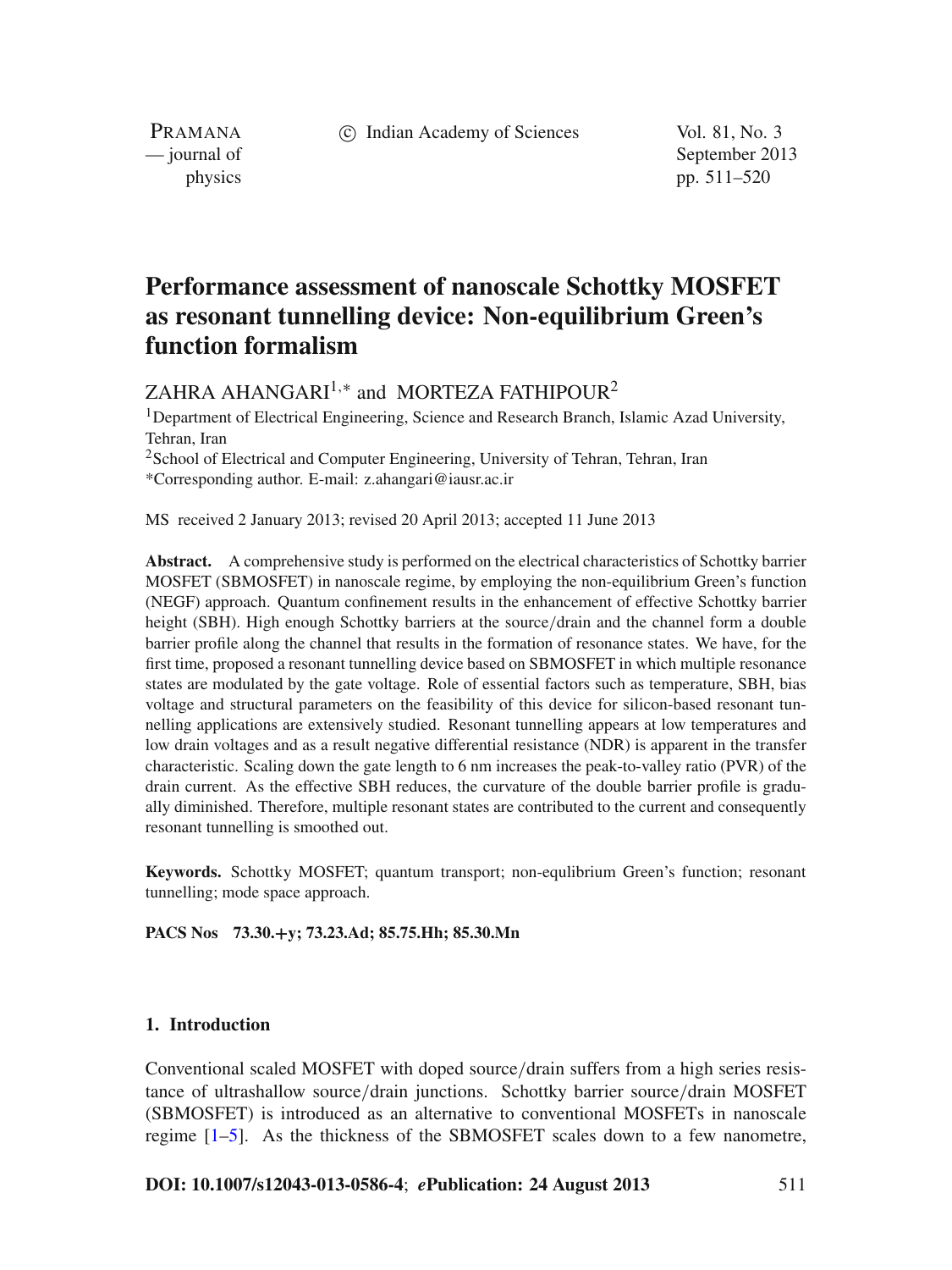quantum effects result in the effective SBH enhancement  $[6–8]$  $[6–8]$  $[6–8]$ . As the effective SBH increases, due to quantum confinement or Fermi level pinning, the source/drain Schottky barriers and the channel form a quantum well in the channel leading to the formation of resonance states in the transport direction [\[8](#page-9-3)[,9](#page-9-4)]. Formation of resonance states in the channel has fundamental impact on the current transport in SBMOSFET in nanoscale regime. The main current mechanism in SBMOSFET is tunnelling. Thus, resonant tunnelling is observed through the resonance states in the channel and make SBMOSFET exhibits resonant tunnelling devices. Silicon-based resonant tunnelling devices are used in highfrequency, low-power applications and are compatible with CMOS technology [\[10](#page-9-5)[,11](#page-9-6)]. In [\[8](#page-9-3)[,9\]](#page-9-4) this effect was considered for a fixed  $SBH = 0.75$  eV and resonant tunnelling occurs only for the lowest resonance state due to variation of quantum well curvature by the drain voltage  $(V_{DS})$ .

In this paper, we have, for the first time, proposed a resonant tunnelling device based on SBMOSFET in which multiple resonance states are modulated by the gate voltage  $(V_{GS})$ , by employing the non-equilibrium Green's function (NEGF) approach. In order to evaluate the feasibility for silicon-based resonant tunnelling devices, it is essential to consider physical and structural requirements which must be accomplished by SBMOSFET. We have extensively discussed important parameters such as temperature, bias voltage, SBH and gate length  $(L_G)$  that can affect resonant tunnelling.

The paper is organized as follows: following the introduction in  $\S1$ , in  $\S2$ , the numerical simulation approaches are discussed for solving the self-consistent two-dimensional Schrödinger–Poisson equations in the channel. Results and discussions are presented in [§3](#page-4-0) in which resonant tunnelling phenomena are studied and impact of physical and structural parameters that can influence resonant tunnelling are elucidated as the gate length is gradually reduced to few nanometres. Finally, concluding remarks are presented in [§4.](#page-8-0)

## <span id="page-1-0"></span>**2. Simulation approach**

The NEGF formalism and the effective mass approach are employed to simulate quantum transport in nanoscale SBMOSFET. The effective mass of metallic source/drain in the transport direction is chosen the same as that of silicon [\[6\]](#page-9-2). Transport is assumed to be ballistic. The structure of the simulated double gate transistor is shown in figure [1a](#page-2-0). The thickness of the gate oxide  $(T_{ox})$  and the thickness of the channel  $(T_{ch})$  are 1 nm and 3 nm, respectively. Gate voltage is applied symmetrically to both gates. Transport direction for  $(100)$  wafer is  $[100]$ . The 2D Hamiltonian in the double gate structure is as follows:

$$
\left[\frac{-\hbar^2}{2m_x^*}\frac{\partial^2}{\partial x^2} - \frac{\hbar^2}{2m_z^*}\frac{\partial^2}{\partial z^2} + U(x,z)\right]\Psi(x,z) = E(x,z)\Psi(x,z),\tag{1}
$$

where  $m_x^*$  and  $m_z^*$  indicate the effective mass of the electron in the transport direction  $(x)$  and the vertical confinement direction  $(z)$  respectively.  $U(x, z)$  is the 2D electrostatic potential in the channel. There are two approaches for solving this 2D differential equation. In real-space approach which is computationally time consuming, the eigenvalue problem must be solved in all the individual mesh grids in the device [\[12](#page-9-7)[,13](#page-9-8)]. Beside real space approach, there is another method called the subband decomposition (mode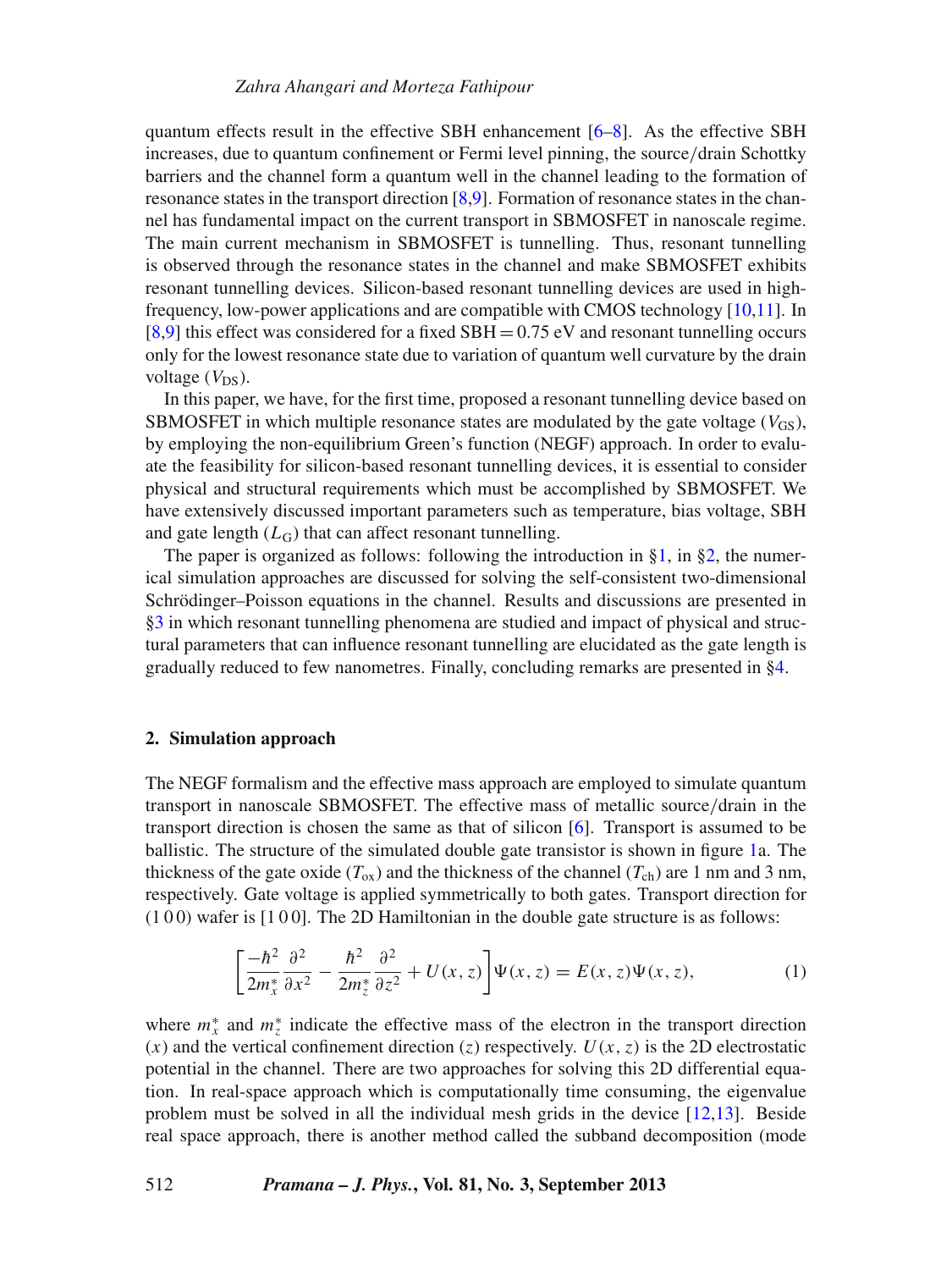<span id="page-2-0"></span>

**Figure 1.** (**a**) Double gate SOI MOSFET with metal source/drain simulated in this study. (**b**) 1D Schrödinger equation is solved in each slice in depth of the channel at each grid in the transport direction.

space) method to solve the 2D Hamiltonian in the channel of SBMOSFET with channel thickness less than 5 nm [\[13](#page-9-8)[–15\]](#page-9-9).

In mode-space approach 1D Schrödinger equation is solved in each slice along the transverse direction at each grid along the channel (see figure [1b](#page-2-0)). Hard wall boundary condition is considered in the transverse direction.

$$
\[ -\frac{\hbar^2}{2m_z^*} \frac{\partial^2}{\partial z^2} + U(x, z) \] \psi(x, z) = E_z(x) \psi(x, z). \tag{2}
$$

 $E_z(x)$  is the eigenenergy or vertical mode and  $\psi(x, z)$  is the eigenfunction in the vertical direction at each  $x$  grid. Only few modes are considered because modes (subbands) with higher energies are not occupied by the carriers and thus do not contribute to the current. The uncoupled mode-space approach treats electrons in each mode separately because no potential variation in the vertical direction is assumed [\[13\]](#page-9-8). For calculating current in the transport direction, Schrödinger equation must be solved with open boundary condition. The energy of the vertical mode is considered as the potential energy along the channel. NEGF formalism is applied to solve the transport problem:

$$
\left[\frac{-\hbar^2}{2m_x^*}\frac{\partial^2}{\partial x^2} + E_z(x)\right]\phi_i(x) = E_L(x)\phi_i(x). \tag{3}
$$

 $H_x$  is defined as

$$
H_x = \left[\frac{-\hbar^2}{2m_x^*} \frac{\partial^2}{\partial x^2} + E_z(x)\right].
$$
 (4)

 $E<sub>L</sub>(x)$  is the eigenenergy and  $\phi<sub>i</sub>(x)$  is the eigenfunction along the *x* direction. The retarded Green's function *G* for  $H_x$  is [\[16](#page-9-10)[,17](#page-9-11)]

$$
G = \left[ E_{\rm L}(x)I - H_x - \Sigma_{\rm S} - \Sigma_{\rm D} \right]^{-1}.
$$
\n<sup>(5)</sup>

*Pramana – J. Phys.***, Vol. 81, No. 3, September 2013** 513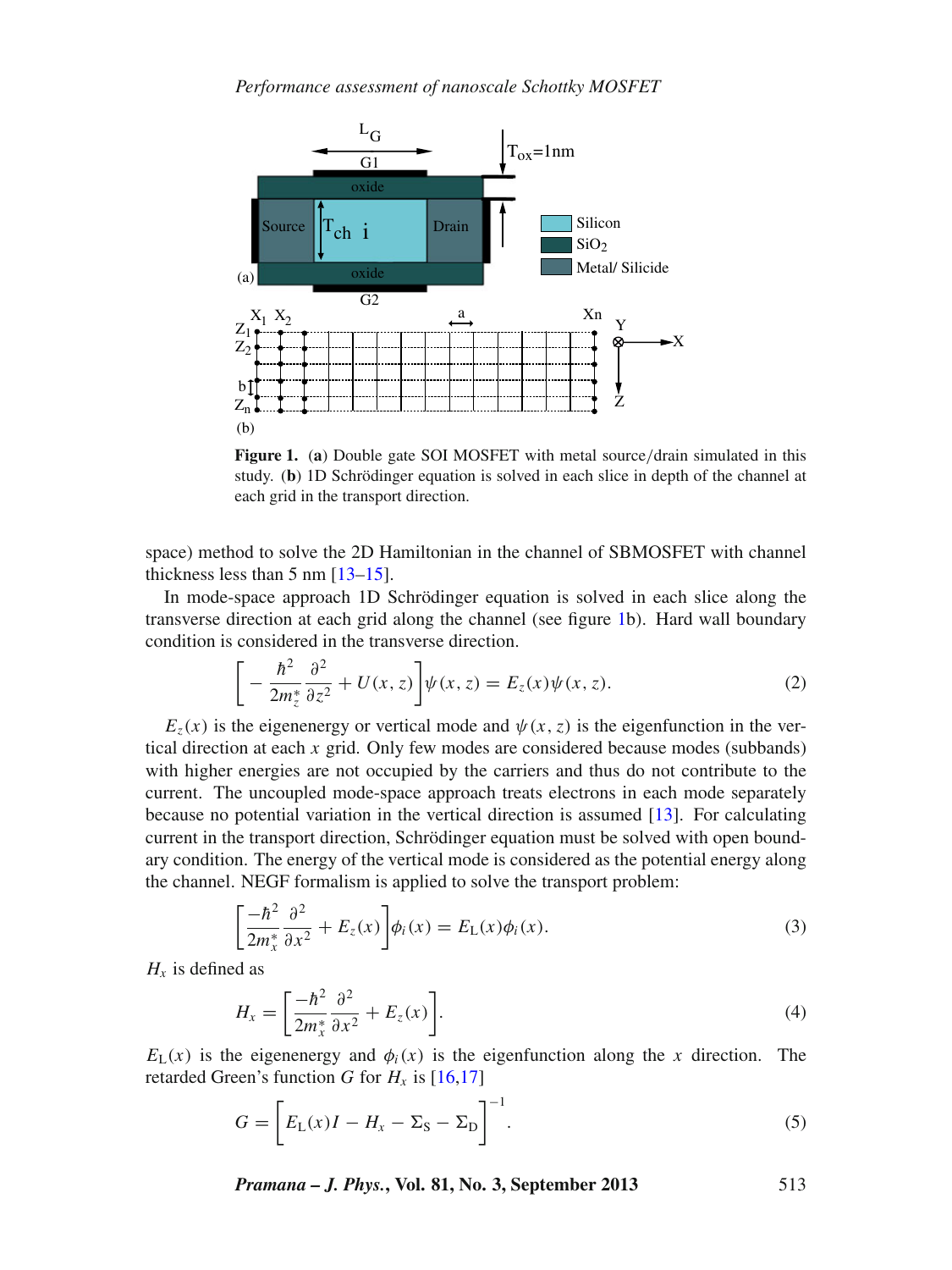#### *Zahra Ahangari and Morteza Fathipour*

 $\Sigma$  is the self-energy which indicates the coupling between the channel and the source/drain reservoirs.  $\Sigma_{\rm S}$  is the self-energy from the source contact and  $\Sigma_{\rm D}$  is the self-energy from the drain contact. For calculating electron density, spectral function *A* is calculated from the retarded Green's function [\[16\]](#page-9-10):

$$
[A] \equiv i[G - G^{\dagger}] = [A_S] + [A_D], \tag{6}
$$

where  $A_S$  and  $A_D$  are the spectral functions due to the source/drain contacts:

$$
A_{\rm S} = G\Gamma_{\rm S}G^{\dagger},\tag{7}
$$

$$
A_{\rm D} = G\Gamma_{\rm D}G^{\dagger}.\tag{8}
$$

 $\Gamma$  is the imaginary part of the self-energy and denotes the broadening function. The 2D electron density in the channel for mode  $(i)$  at a longitudinal energy  $E_L$  is calculated as follows:

$$
n_{2Di}(x) = \left(\frac{1}{\hbar a}\right) \sqrt{\frac{2m_y^* k_B T}{\pi}} \int \frac{dE_L}{2\pi}
$$
  
 
$$
\times \left(A_S F_{-1/2}(E_{FS} - E_L) + A_D F_{-1/2}(E_{FD} - E_L)\right)
$$
 (9)

$$
F_{-1/2}(\varepsilon) = \frac{1}{\sqrt{\pi}} \int_0^\infty \frac{t^{-1/2} \mathrm{d}t}{1 + \exp(t - \varepsilon)},\tag{10}
$$

where *F* is the Fermi Dirac integral of the order of  $-\frac{1}{2}$ , *T* denotes the lattice temperature and  $k_B T$  is the Boltzmann constant.  $E_{FS}$  and  $E_{FD}$  are the source and drain Fermi energies, respectively and *a* is the grid spacing along *x* direction and equals to 2 Å.

The potential distribution in the channel is obtained from the Poisson equation. The Poisson equation must be solved self-consistently with the Schrödinger equation. Laplace equation is numerically solved as the initial guess for the potential. This potential is used to calculate the total electron concentration in the channel. Poisson equation uses this electron concentration to update the electrostatic potential building a self-consistent loop until convergence is achieved and a certain error criterion is satisfied. The 2D Poisson equation is as follows:

$$
\left(\frac{\partial^2}{\partial x^2} + \frac{\partial^2}{\partial z^2}\right)U(x, z) = -\frac{q^2}{\varepsilon}n_{3D}(x, z),\tag{11}
$$

where  $n_{3D}(x, z)$  is the total 3D electron concentration in the channel and it is calculated as follows:

$$
n_{3\text{Di}}(x,z) = \frac{n_{2\text{Di}}(x)|\psi_i(x,z)|^2}{b},\tag{12}
$$

where  $n_{3D_i}(x, z)$  is the 3D electron concentration in real space for mode (*i*) and it is obtained by multiplying  $n_{2D_i}(x)$  with the corresponding distribution function  $|\psi_i(x, z)|^2/b$ . *b* is the grid spacing along the transverse direction (*z*) and is equal to 2 Å. The total 3D electron density is obtained by summing  $n_{3D}$ <sub>*i*</sub>(*x*, *z*) over all transverse modes and conduction band valleys that are contributed to the current:

$$
n_{3D}(x, z) = \sum_{v} \sum_{i} n_{3Di}(x, z). \tag{13}
$$

514 *Pramana – J. Phys.***, Vol. 81, No. 3, September 2013**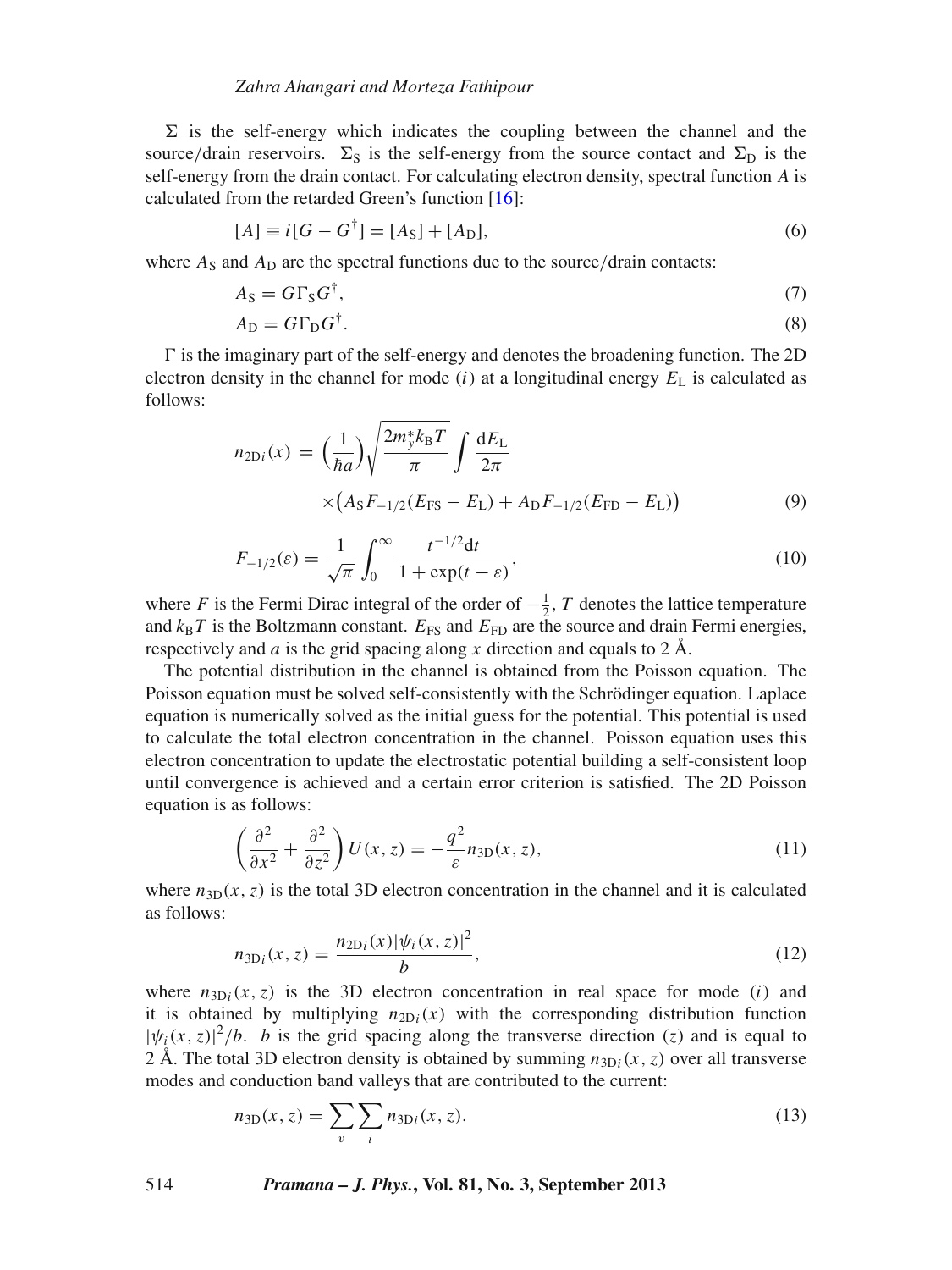<span id="page-4-1"></span>

**Figure 2.** (a) Energy of the first subband along the channel for  $SBH = 0.25$  eV and 0.4 eV as the gate length scales down from 10 nm to 6 nm at  $V_{DS} = 50$  mV,  $V_{GS} = 0.45$  V. (b) Impact of drain voltage on the curvature of the lowest subband for SBH = 0.4 eV,  $L_G = 6$  nm and  $V_{GS} = 0.45$  V. As the drain voltage increases, the curvature of the subband is smoothed out.

For calculating current in SBMOSFET, the transmission probability for energies in the transport direction,  $T(E_I)$ , with NEGF formalism must be calculated as follows:

$$
T(E_{\rm L}) = \text{trace}(\Gamma_{\rm S} G \Gamma_{\rm D} G^{\dagger}). \tag{14}
$$

The total current for the coherent transport must be summed over all transverse modes and valleys:

$$
I_{\rm DS} = \frac{2q}{h} \sum_{i} \int dE_{\rm L} T(E_{\rm L})
$$
  
 
$$
\times [F_{-1/2}(E_{\rm FS} - E_{\rm L}) - F_{-1/2}(E_{\rm FD} - E_{\rm L})],
$$
 (15)

$$
I_{\text{tot}} = \sum_{v} I_{\text{DS}}.\tag{16}
$$

#### <span id="page-4-0"></span>**3. Results and discussion: Resonant tunnelling effect in SBMOSFET**

#### 3.1 *Formation of resonance states along the channel*

As the thickness of SBMOSFET scales down to a few nanometres, quantum effects result in an effective SBH enhancement. The reason is that in ultrathin body fully depleted SOI MOSFET, strong confinement along the transverse direction increases the energy of the first allowed subband. In the case of low drain voltages, high enough SBHs at the source/ drain and channel itself form a quantum well. Schottky barriers at the source/drain pull the channel potential towards each other and form a parabolic potential profile along the channel.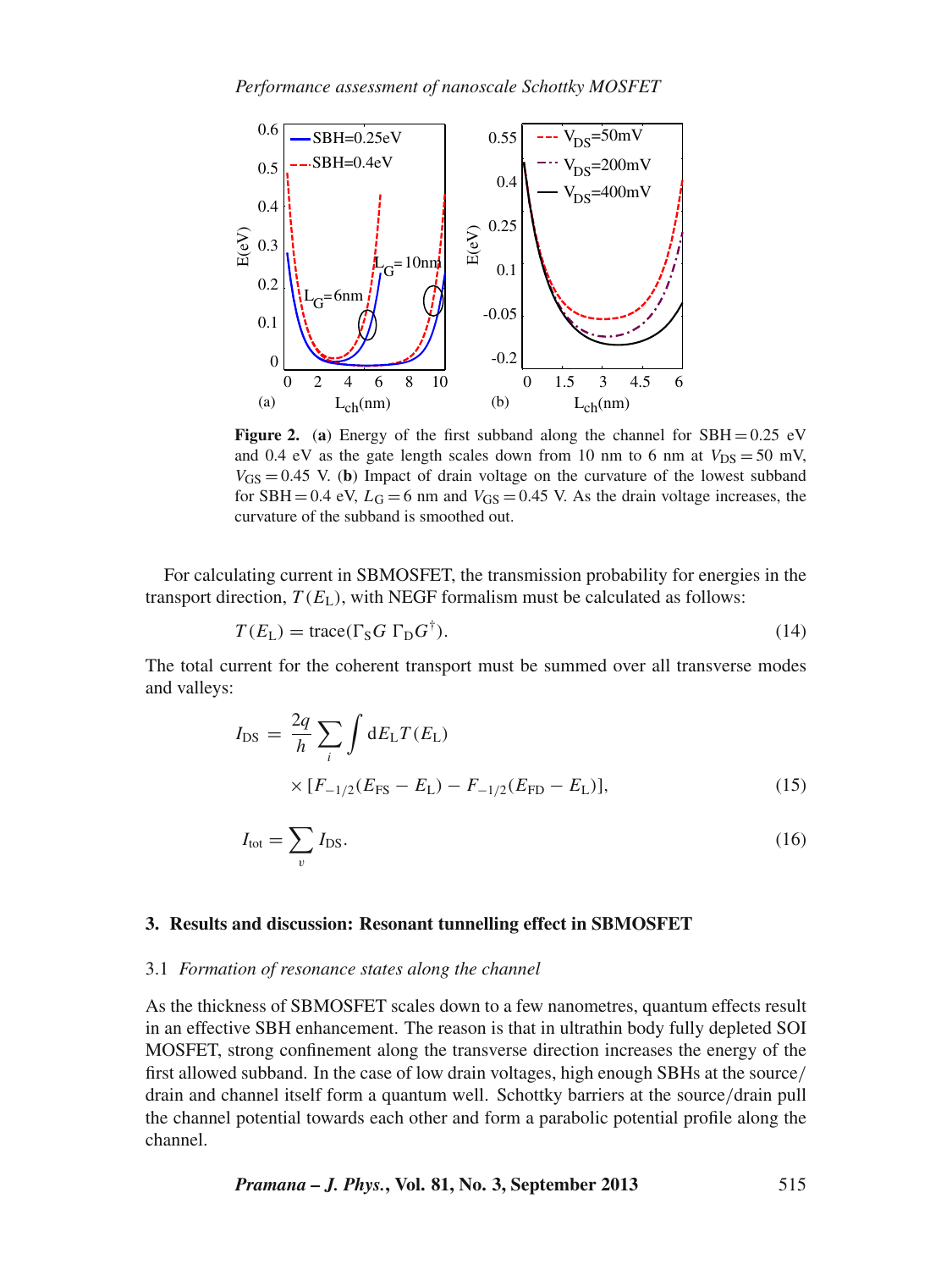Figure [2a](#page-4-1) compares the first subband profile along the channel for two different SBHs, 0.25 eV and 0.4 eV, at  $V_{DS} = 50$  mV and  $V_{GS} = 0.45$  V for  $T_{si} = 3$  nm as the gate length scales down from 10 nm to 6 nm. As the gate length reduces, the Schottky barriers strongly affect the channel potential and the quantum confinement along the channel is increased.  $V_D$  plays an important role in the formation of the quantum well. Figure [2b](#page-4-1) illustrates the impact of  $V_{DS}$  on the profile of the lowest subband along the channel for SBH = 0.4 eV,  $L_G$  = 6 nm and  $V_{GS}$  = 0.45 V. For high enough  $V_{DS}$ , the curvature of the quantum well is diminished.

Local electron density of states (LDOS) and the lowest subband profile along the channel for SBH = 0.4 eV,  $V_{DS} = 50$  mV,  $V_{GS} = 0.45$  V when  $L_G = 10$  nm and  $L_G = 6$  nm is depicted in figures [3a](#page-5-0) and [3b](#page-5-0), respectively. The first subband profile along the channel consists of resonant states. If the subband is constrained in the transport direction, resonant states within the subband will react to this spatial confinement by shifting in energy, depending on the curvature of the subband. The shape of the subband depends on the bias voltages,  $L_G$  and the SBH. Energy separation between first and second resonant states increases from 60 meV to 140 meV as  $L<sub>G</sub>$  scales down from 10 nm to 6 nm. It is worth mentioning that the energy separation between resonant states decreases as the gate voltage increases. Due to discrete resonant states along the channel, resonant tunnelling appears in SBMOSFET due to filling of consecutive resonant states by electrons as the gate voltage is increased. In fact, as long as the energy of electrons in the energy interval between  $E_{FS}$  and  $E_{FD}$  matches the energy of the localized states in the channel, resonant tunnelling appears.

## 3.2 *Impact of temperature on resonant tunnelling*

<span id="page-5-0"></span>As the temperature increases, the resonance gets smoother due to thermal broadening. Furthermore, it is possible that the current passes through a couple of resonance states



**Figure 3.** Local electron density of states (LDOS) and first subband profile along the channel at  $V_{GS} = 0.45$  V,  $V_{DS} = 50$  mV, SBH = 0.4 eV for (**a**)  $L_G = 10$  nm and (**b**)  $L_G = 6$  nm. As  $L_G$  scales down to 6 nm, the energy separation between resonance states increases. Bright regions indicate higher density of states whereas dark blue regions indicate lower density of states.

#### 516 *Pramana – J. Phys.***, Vol. 81, No. 3, September 2013**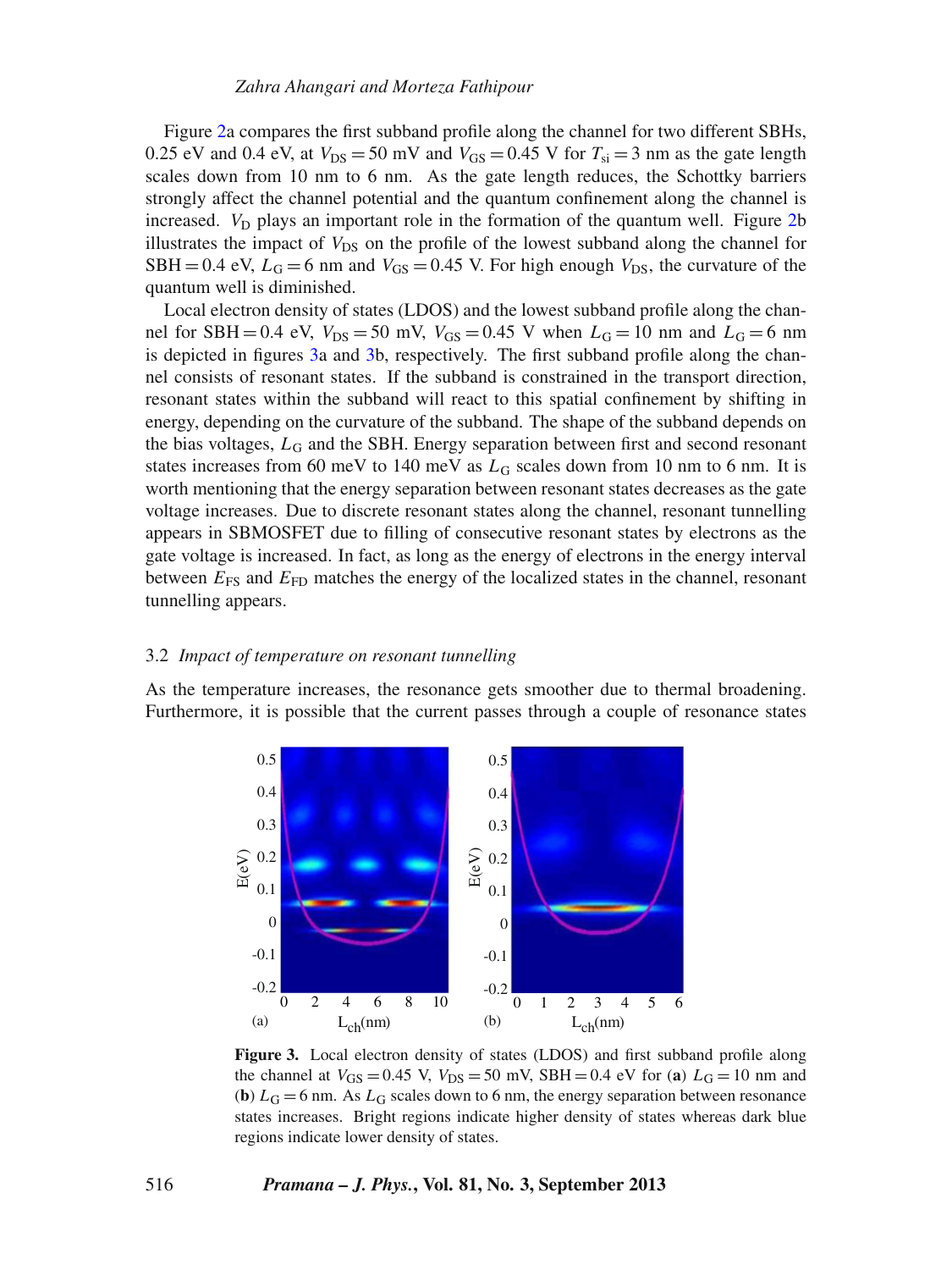as the temperature or the drain voltage increases (in this case we have a wider energy range between  $E_{FS}$  and  $E_{FD}$ ), and as a result the resonance is smoothed out. Impact of temperature on the transfer characteristic of nanoscale SBMOSFET with SBH =  $0.4 \text{ eV}$ ,  $L<sub>G</sub> = 6$  nm and  $V<sub>DS</sub> = 50$  mV is studied (see figure [4a](#page-6-0)).  $V<sub>DS</sub>$  is chosen as 50 mV in order to help distinguishing current for individual resonant states. Resonant tunnelling appears at low temperatures at  $T = 77$  K and 100 K and negative differential resistance region appears in the transfer characteristic. At  $T = 400$  K and 77 K, thermal energy is 33 meV and 6.6 meV, respectively. As temperature increases from  $T = 77$  K, resonant tunnelling is gradually disappeared due to the thermal energy broadening of carriers and only drain current oscillations are visible in the transfer characteristic. Thermal energy broadening considerably affect DOS and the current. The peak-to-valley ratio (PVR) for the drain current at  $T = 77$  K is 1.234 which reduces to 1.18 at  $T = 100$  K. Figure [4b](#page-6-0) presents transconductance  $(g_m)$  vs. gate voltage for several temperatures. Transconductance is calculated as the differentiation of drain current with respect to gate voltage at constant drain voltage:

$$
g_m = \left. \frac{\partial I_{\rm DS}}{\partial V_{\rm G}} \right|_{V_{\rm D} = cte}.
$$
\n(17)

Negative *gm* implies the occurrence of resonant tunnelling. Owing to adequate high Schottky barriers at the source/drain, a gate-modulated potential well is created along the channel at low drain voltages. Formation of a double barrier profile along the transport direction induces the appearance of resonant states within the potential well. Each time a resonant state is located in the Fermi window,  $E_{FS} - E_{FD}$ , an increase occurs in the drain current and positive  $g_m$  also increases. Gate voltage increment shifts down the resonant states from the Fermi window. Accordingly, an increase in the applied gate voltage

<span id="page-6-0"></span>

**Figure 4.** (a)  $I_D-V_{GS}$  characteristic of SBMOSFET and (b) transconductance  $(g_m)$ vs. gate voltage for  $V_{DS} = 50$  mV,  $V_{GS} = 0.45$  V,  $L_G = 6$  nm and SBH = 0.4 eV as the temperature varies from 77 K to 400 K. Negative differential resistance is apparent for low temperatures.

*Pramana – J. Phys.***, Vol. 81, No. 3, September 2013** 517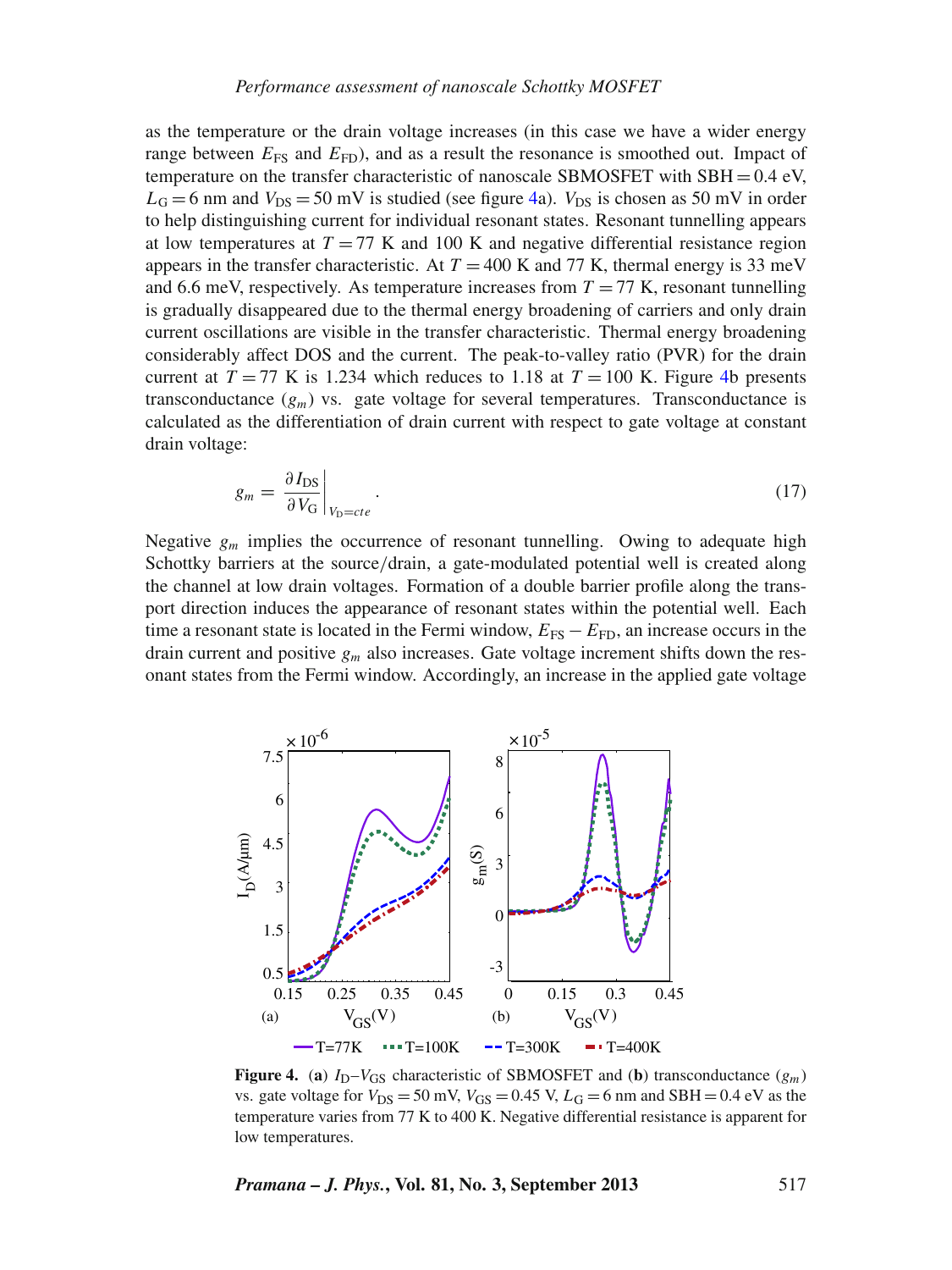produces a proportional decrease in the drain current and there appears 'negative differential resistance' in the transfer characteristic beside an associated negative value of *gm* until the consecutive resonant state contributes in current.

At low temperatures, resonant tunnelling and current corresponding to each resonant state are more pronounced. Positive peaks for  $T = 300$  K and 400 K in  $g_m$  indicate that more resonance states are contributed to the current.

## 3.3 *Impact of SBH on the cur*v*ature of the quantum well channel*

Impact of SBH on resonant tunnelling is studied at  $L_G = 6$  nm,  $V_{DS} = 50$  mV and  $T = 77$  K. As the SBH decreases, resonant tunnelling is gradually disappeared due to the reduction of the quantum well curvature (see figure [5a](#page-7-0)). Reduction of SBH leads to decrease of energy separation between resonant states. For very low SBHs, the channel will not be similar to a quantum well.

#### 3.4 *Influence of the drain* v*oltage on resonant tunnelling*

Role of drain voltage on the transfer characteristic of SBMOSFET at low temperature  $(T = 77 \text{ K})$  for  $L_G = 6 \text{ nm}$  and SBH = 0.4 eV is investigated (see figure [5b](#page-7-0)).

Resonant tunnelling occurs under certain conditions and changes to direct tunnelling when the curvature of the quantum well channel is diminished or at high temperatures. Resonant tunnelling appears at low drain voltages and low temperatures. For apparent resonant tunnelling in the transfer characteristic, the drain voltage must be smaller than the energy spacing of consecutive resonant states.

At low drain voltages, resonant tunnelling is distinguishable; as  $V_{DS}$  increases, several states become involved simultaneously in current and resonant tunnelling is gradually suppressed. Quantum well curvature is smoothed out as  $V_{DS}$  increases.

<span id="page-7-0"></span>

**Figure 5.** (**a**) Impact of SBH on the transfer characteristic of SBMOSFET for  $L_G$  = 6 nm,  $V_{DS}$  = 50 mV and *T* = 77 K. For high effective SBHs resonant tunnelling occurs. (**b**) Impact of drain voltage for SBH = 0.4 eV,  $V_{GS} = 0.45$  V and  $L_G = 6$  nm. As *V*<sub>DS</sub> increases, the curvature of the channel is diminished and resonant tunnelling is gradually suppressed.

## 518 *Pramana – J. Phys.***, Vol. 81, No. 3, September 2013**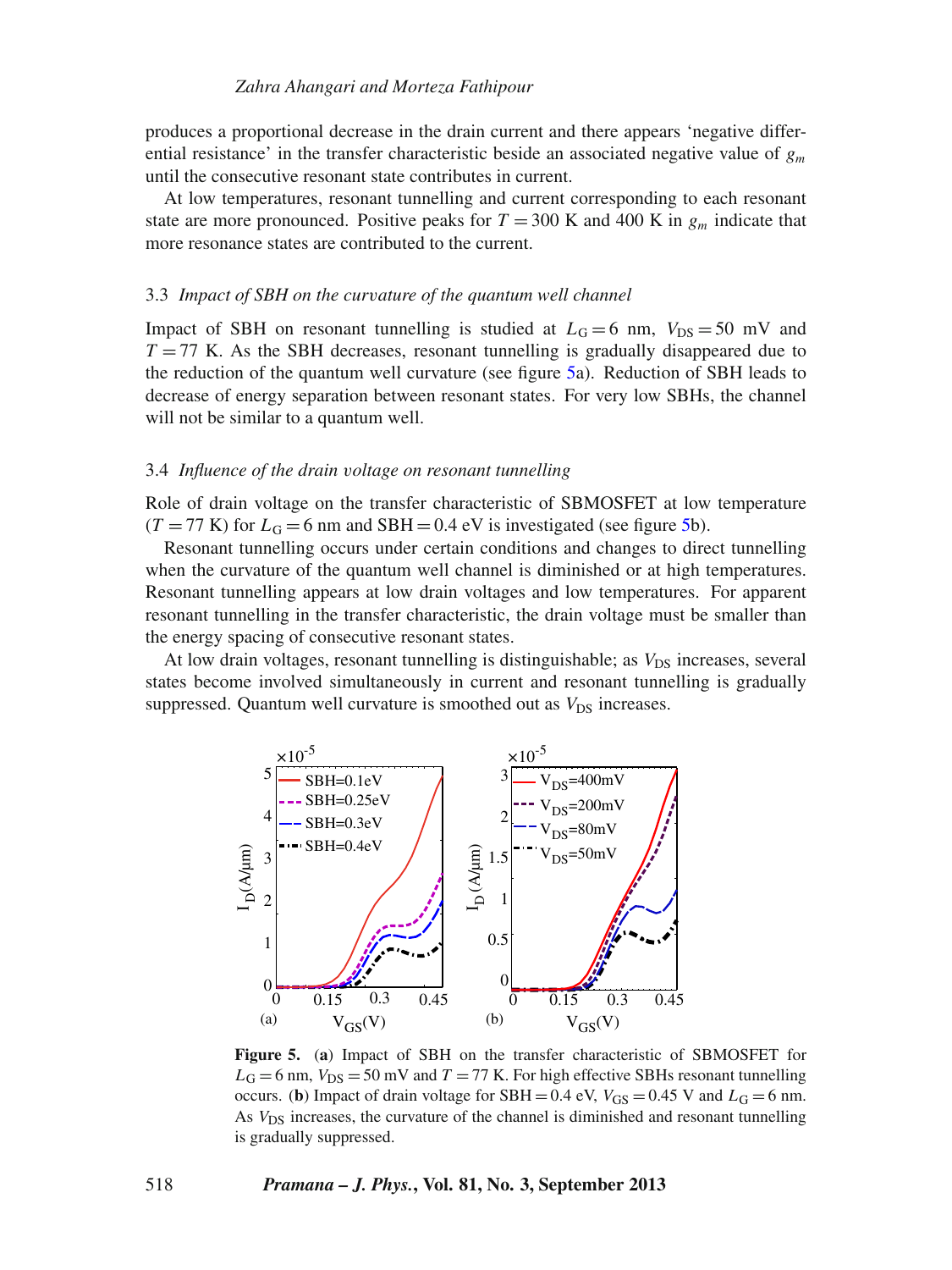<span id="page-8-1"></span>

**Figure 6.** (a) Transconductance  $(g_m)$  vs. gate voltage and (b)  $I_D - V_{GS}$  characteristic of SBMOSFET for  $V_{DS} = 50$  mV,  $V_{GS} = 0.45$  V, SBH = 0.4 eV and  $T = 77$  K as the channel length scales down from 10 nm to 6 nm. The first resonant tunnelling occurs at higher gate voltages as *L*<sup>G</sup> scales down to 6 nm.

# 3.5 *Role of the gate length*

Figure [6a](#page-8-1) compares  $g_m$  as the gate length scales down from 10 nm to 6 nm for SBH = 0.4 eV,  $T = 77$  K and  $V_{DS} = 50$  mV. The oscillatory behaviour of  $g_m$  reveals the contribution of current to different resonance states. Scaling down the gate length from 10 nm to 6 nm with invariant SBH, increases the peak-to-valley ratio of the current (figure [6b](#page-8-1)). Gate length has fundamental impact on the profile of quantum well along the channel. The energy spacing of the consecutive resonant states depends upon the gate length. For  $L<sub>G</sub> = 10$  nm, the energy separation between the resonance states decreases and multiple states with lower energy are contributed to the current (see figure [3a](#page-5-0)); hence resonant tunnelling is gradually diminished. As the gate voltage increases, resonant tunnelling appears at resonant states with higher energy. When  $L<sub>G</sub>$  scales down from 10 nm to 6 nm, the impact of Schottky barriers on the potential along the channel enhances. Resonant states shift in energy as the confinement in the transport direction enhances and results in higher gate voltages for the occurrence of resonant tunnelling in consecutive resonant states. The maximum PVR for  $L_G = 10$  nm at  $T = 77$  K is 1.03 which increases to 1.234 for  $L<sub>G</sub> = 6$  nm.

# <span id="page-8-0"></span>**4. Conclusion**

NEGF formalism is employed to study quantum transport in SBMOSFET. We have proposed a novel resonant tunnelling device based on SBMOSFET. As SBMOSFET scales down to nanoscale regime, especially for high effective SBHs, longitudinal quantum confinement appears along the channel and current can only pass through discrete resonant states. Essential parameters that can affect resonant tunnelling in SBMOSFET are investigated. Resonant tunnelling appears at low temperatures and low drain voltages. As